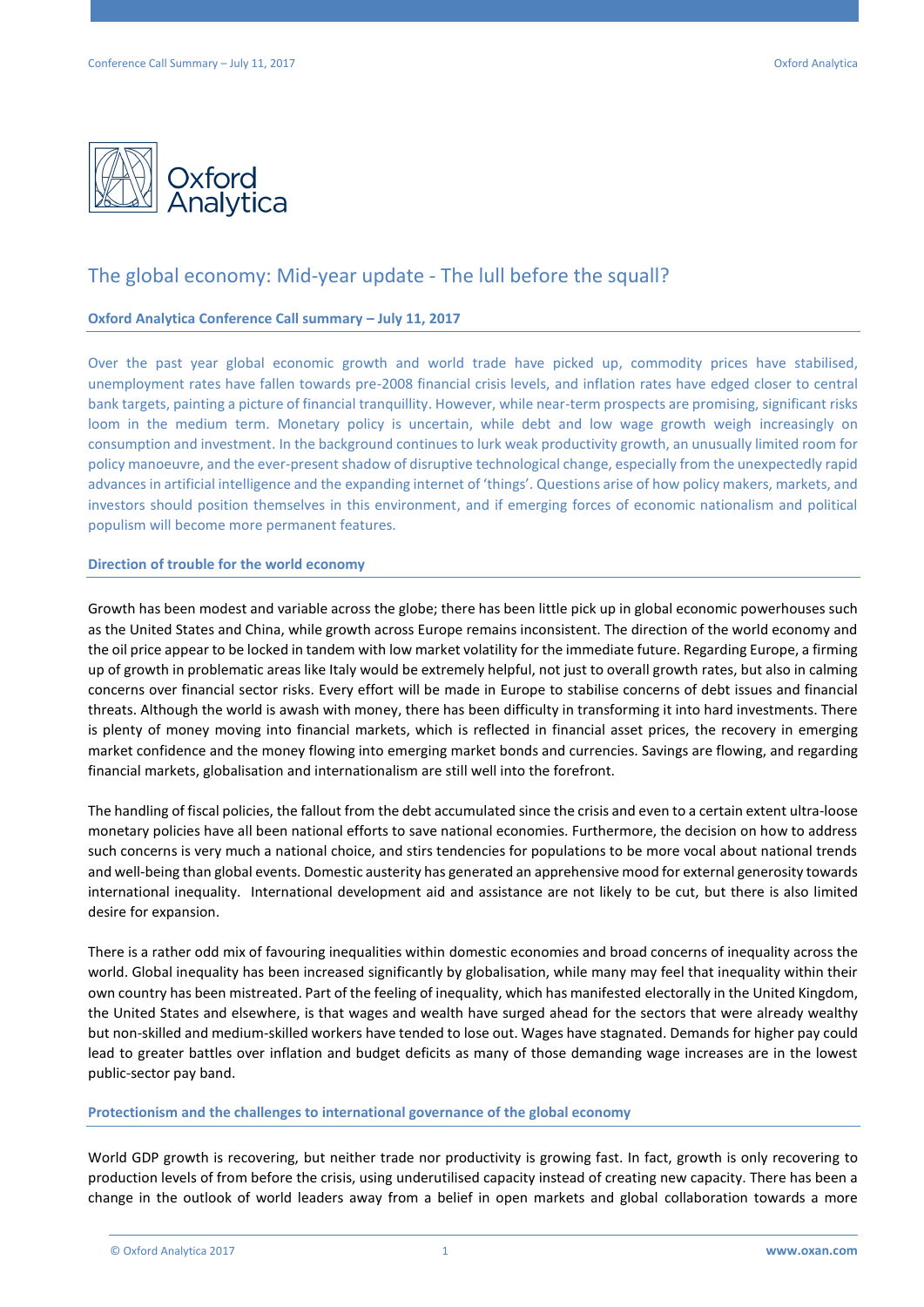nationalist approach. This has been reflected in the unwinding of various international trade arrangements. Greater weight has not only been placed on nationalism but also national economic security. This has manifested in arguments over the protection of steel markets in relation to arms production, increased concerns of energy self-sufficiency and increased protectionism of domestic firms. This feeling of mercantilism across the globe should not be discounted; increased economic nationalism risks inhibiting progress on international cooperation for the regulation of financial flows, on tax evasion and on international environmental issues.

The enormous debt overhang has the potential to produce economic turmoil. The excessively high levels of debt to GDP ratios in both the public and private sector is currently disguised by extraordinarily low real interest rates, suggesting that an increase in rates will have a significant effect on the stability of government finances and international capital flows. A financial crisis in the corporate debt markets could materialise, particularly if there are bankruptcies of firms in China and other emerging economies. Questions arise as to whether governments will seek to bail these firms out and how they will prioritise the protection of domestic firms.

The international community has failed to cooperate on resolving migration pressures. Although the economic consequences of this have yet to develop fully, the social consequences have left governments unwilling to invest in solutions to migration, which will continue to rise.

#### **Energy markets**

Compared to economic growth, energy markets continue to grow strongly. However, there are significant differences between OECD countries, where energy consumption growth is negative, and the developing world, where it has been strongly positive. Even though there are substantial investments in renewables and other non-carbon forms of energy, fossil fuels are still the most critical component of the energy matrix. Low oil prices have slightly recovered, in part due to OPEC's restriction of output and the recognition that it is difficult to make significant investments in extensive, new projects given prevailing price levels. This has led to a focus on smaller, incremental developments, such as onshore oil production in the United States, which, in turn, has led US production to recover more quickly than expected, affecting OPEC's ability to remove its stock overhang as a means of rebalancing markets.

Stock drawdowns have been used to meet increases in demand, keeping the oil price range-bound. While markets are still expected to come more into balance next year, a significant increase in oil prices is highly unlikely. Uncertainty persists on the supply side while demand will continue to grow slowly.

The three major markets, North America, Europe and Asia Pacific, are facing increasing market imbalances. US supply continues to outstrip demand, but demand in Asia Pacific is growing strongly between China and India. Furthermore, while Europe's demand is slightly increasing, supply has been weak. These imbalances are increasingly being met by liquefied natural gas (LNG), through a number of projects that were committed to when prices were higher. We are now in a period where supply is running ahead of demand, keeping prices low, narrowing regional price differences, and making it difficult to justify new projects. The recent decision by Qatar substantially to increase its production by 30% will destabilise many of these projects, making it more difficult to justify funding for larger developments. This is having a critical impact on projects in East Africa and Canada, which are becoming harder to rationalise.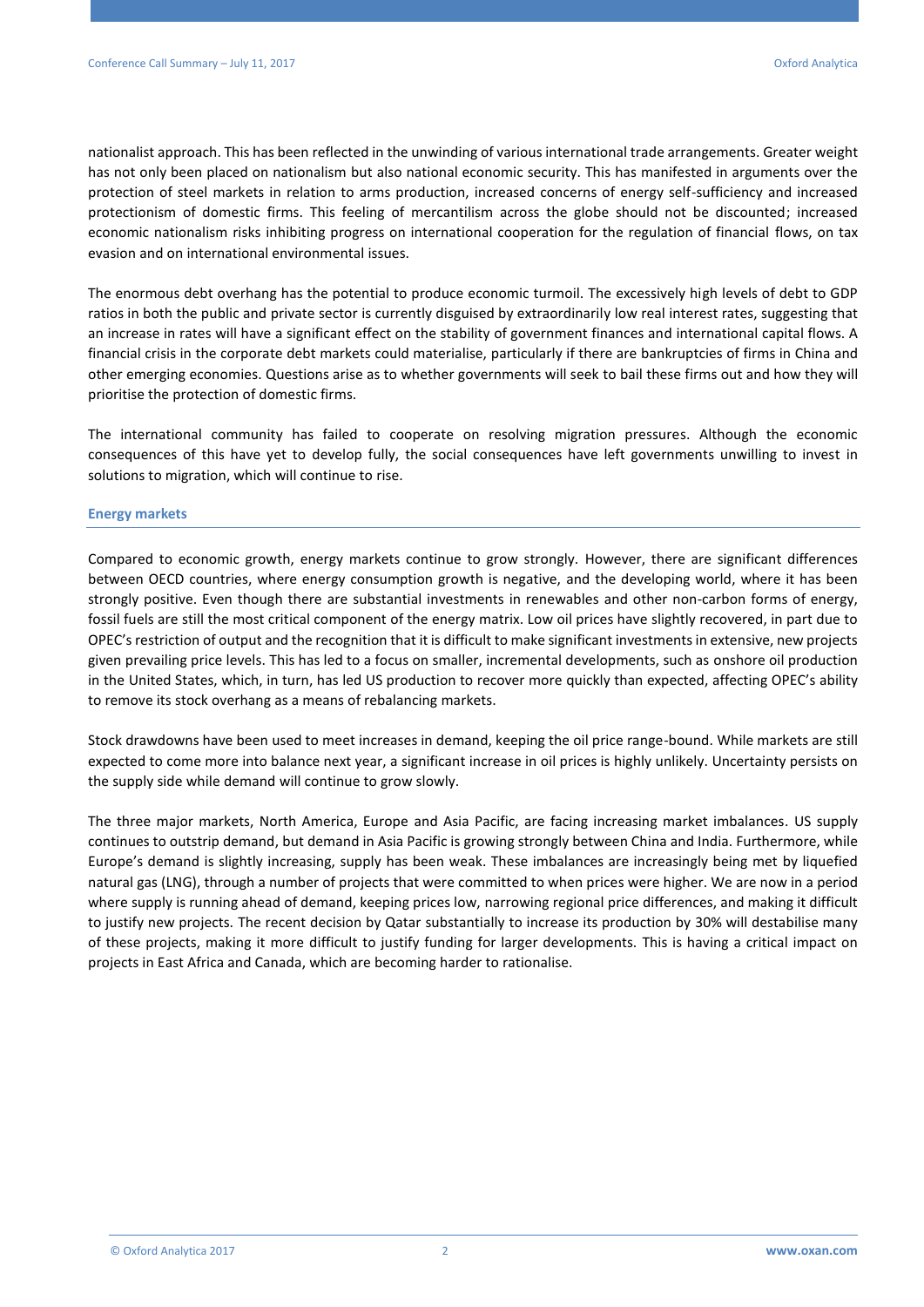#### **Q & A Session**

#### **Capital spending recovery**

Lethargy in investment has led to output being supported by old capital stock, and indecision about future investments. The financial means for investment are ample, but there has been an inability to make decisions for reasons ranging from regime change to potential fiscal restructurings and Brexit. Governments and businesses are hesitant to commit as they are uncertain of what is immediately on the horizon.

Regarding energy, the big uncertainty is how quickly the world might shift from using fossil fuels for transportation to using electric vehicles. While producing the necessary volume of electric cars may be feasible, it ignores the challenges that will be faced from placing more demand on electricity grids. India has a classic problem of not being able to provide enough electricity for normal use, which would only be exacerbated by a switch to electric vehicles. Huge capital spending will be needed to initiate these types of changes. This seems unlikely over the next couple of years.

#### **Inequality**

The most effective method of tackling inequality is job creation. This is difficult in the present climate due to the low levels of investment and growth, as well as the prospect of increased use of artificial intelligence. It is challenging to conceive of where reasonably high paying jobs could appear to replace the current demand for low-skilled jobs likely to be displaced by further automation.

This only leaves progressive taxation as a means of addressing inequality. With governments competing for investments by lowering corporate tax rates, there will likely be greater pressure on tax regimes to generate revenue, not necessarily through tax rates, but by harnessing the tax base more actively. The steady progress of the OECD BEPS (Base erosion and profit shifting) project, which seeks to ensure companies are taxed on their worldwide activities, and an increasing interest in beneficial ownership transparency is not only being driven by tax consideration, but also by security considerations.

Guaranteed minimum wage arrangements already exist in a form through universal credit and unemployment benefits. To some extent a universal wage is a method of tidying up the existing welfare system and making it more efficient; it is more of a reorganization project, rather than a new expenditure. All attempts made by governments to rationalise welfare systems are difficult to implement politically and technically, and will leave many disappointed. Innovative IT approaches tend to work better in countries which have no prior welfare system.

#### **Fed policy and interest rates**

Central bank-managed interest rates are moving upwards. It is possible that there could be some stalling by the Federal Reserve (Fed) on the back of the easing US inflation cycle, but there is doubt that any deflationary trend will persist. Markets are taking the move towards normalisation of monetary policy steadily. Central banks that put in the effort to re-float the world economy after the 2008 financial crisis are not likely to put their efforts at great risk.

One issue that is mildly concerning is the Fed process of divesting its assets as it starts to unwind its bloated balance sheet. This, coupled with the ECB's likely end to quantitative easing in 2018, if mishandled, could shock the bond market.

The difference of yield on 10-year US treasuries, at 2.4%, and Treasury inflation protector securities (TIPS), at 0.6%, suggests expected inflation of about 1.8%, which is quite low. The market is currently adjusting to short-term changes, but its longterm view is for a low rate of growth and inflation in the next ten years, which is why there is low investment, excess capacity, low growth expectations, and a high degree of uncertainty.